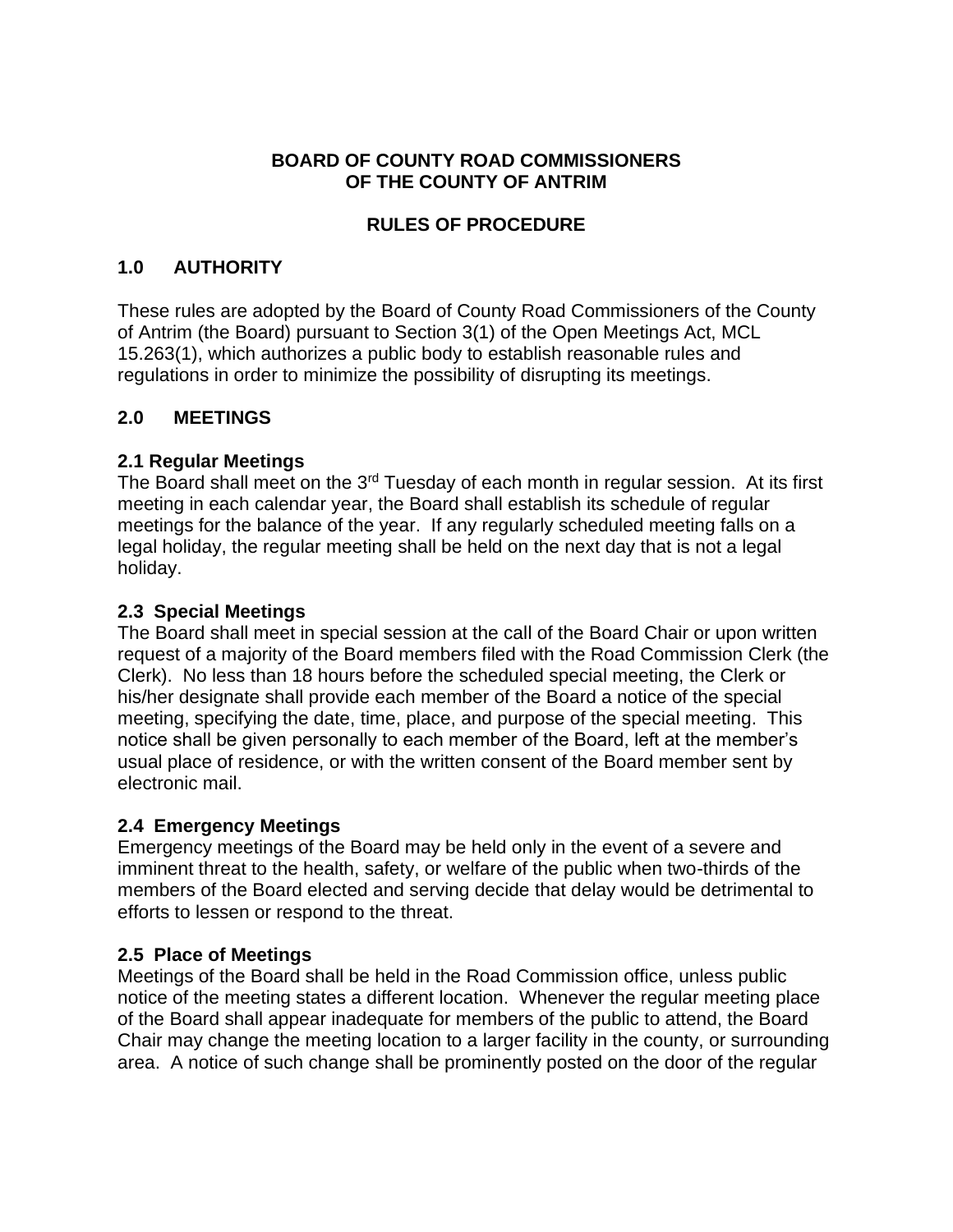meeting place. The Clerk shall also give notice of the change in the meeting place in a newspaper if time permits.

#### **2.6 Time of Regular Meetings**

The time of the regular meetings will be 9:30 a.m. and shall be stated in the regular schedule of meetings adopted under Rule 2.2, unless the Board by a vote of a majority of its members specifies a different starting time.

### **3.0 PUBLIC NOTICE OF MEETINGS**

The Clerk shall provide the proper notice for all meetings of the Board. All such notices shall comply with the Michigan Open Meetings Act and shall be posted in a conspicuous location at the Road Commission office visible from the outdoors and include, but not necessarily be limited to, the following:

#### **3.1 Regular Meetings**

A notice shall be posted within ten (10) days after the first meeting of the Board in each calendar year indicating the date, time, and place of the Board's regularly scheduled meetings.

#### **3.2 Schedule Change**

Whenever the Board changes its regular schedule of meetings, a notice of the change in the regular meeting schedule shall be posted within three (3) days following the meeting in which the change was made.

### **3.3 Special and Emergency Meetings**

If a special meeting of the Board is scheduled under Rule 2.3 or an emergency meeting of the Board is scheduled under Rule 2.4, then notice of such meeting shall be posted immediately and delivered to the residence of each member by personal delivery, facsimile transmission, email, or registered mail. No meeting, except emergency meetings, shall be held until notice of the meeting has been posted at least eighteen (18) hours in advance of the meeting.

### **3.4 Notification to Media and Others**

The Clerk shall notify, without charge, any newspaper or radio or television station of the Board's meeting schedule, schedule changes, or special or emergency meetings whenever such newspaper or radio or television station has filed with the Clerk a written request for such notice. The Clerk shall also notify other individuals or organizations of regular meeting schedules, changes in the schedule, or special and emergency meetings, but only upon their written request and agreement to pay the Road Commission for printing and postage expenses. With written consent of the persons or agencies requesting notification, notice may be made by facsimile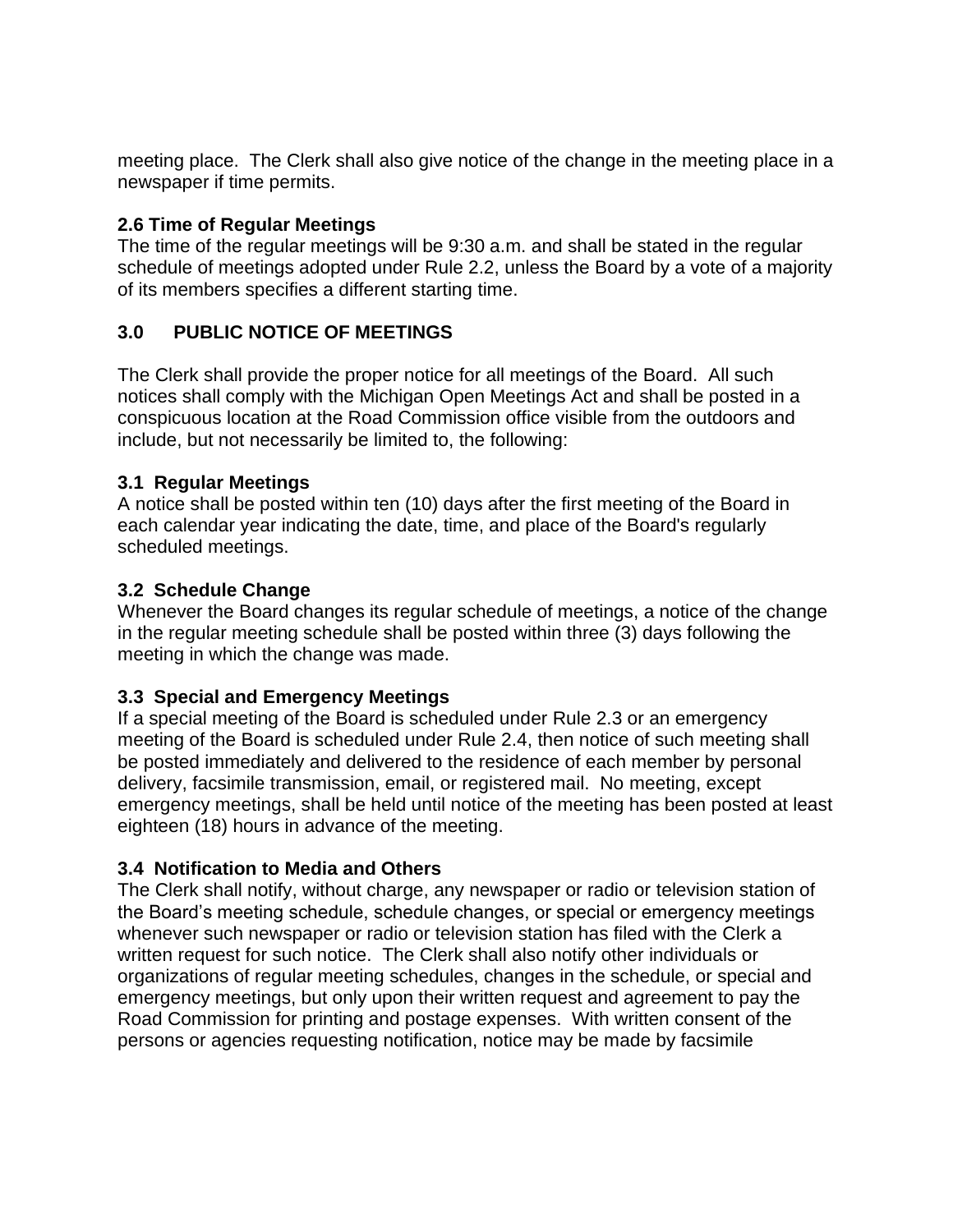transmission or email. In the absence of such consent, notices shall be made by first class mail.

# **4.0 QUORUM AND ATTENDANCE**

### **4.1 Quorum**

A majority of members of the Board elected and serving (two members) shall constitute a quorum for the transaction of ordinary business of the Board. In the event a quorum is not present at a scheduled meeting of the Board, no business shall be conducted and the meeting shall be rescheduled to a later day and time and proper notice shall be given to members and the public.

# **4.2 Attendance**

No member of the Board may absent himself or herself without first having notified the Clerk of his or her intent to be absent from a scheduled meeting.

# **5.0 MEETING AGENDAS**

# **5.1 Agenda for Regular Meetings**

The Clerk shall prepare the agenda of business for all regular Board meetings. Any member of the Board, a committee of the Board, or the public desiring to place a matter on the agenda shall notify the Clerk of such item by 3:30 p.m. on the Wednesday preceding the next regular meeting. Such items shall be placed on the agenda in their appropriate locations. The Board reserves the right to alter the agenda, the order of items on the agenda, and remove items by a majority vote of the members present at the meeting. Except upon the consent of a majority of the members present, the Board shall not consider items not received by the Clerk by the stated deadline.

# **5.2 Agenda for Special and Emergency Meetings**

Whenever the Board is called into special session pursuant to Rule 2.3, the agenda shall be included in the notice of the meeting. The agenda for emergency meetings pursuant to Rule 2.4 shall be provided along with the notice of the meeting to members of the Board, if time permits. At other times, the Board Chair shall declare the agenda upon the approval of a majority of the members present.

# **5.3 Distribution of Agenda and Materials**

Upon the completion of the agenda, the Clerk shall immediately distribute copies of the agenda together with copies of reports, explanations, etc., which relate to the matters of business on the agenda. Members of the Board shall be entitled to receive such materials no later than two (2) days prior to the next regular meeting.

# **5.4 Order of Business**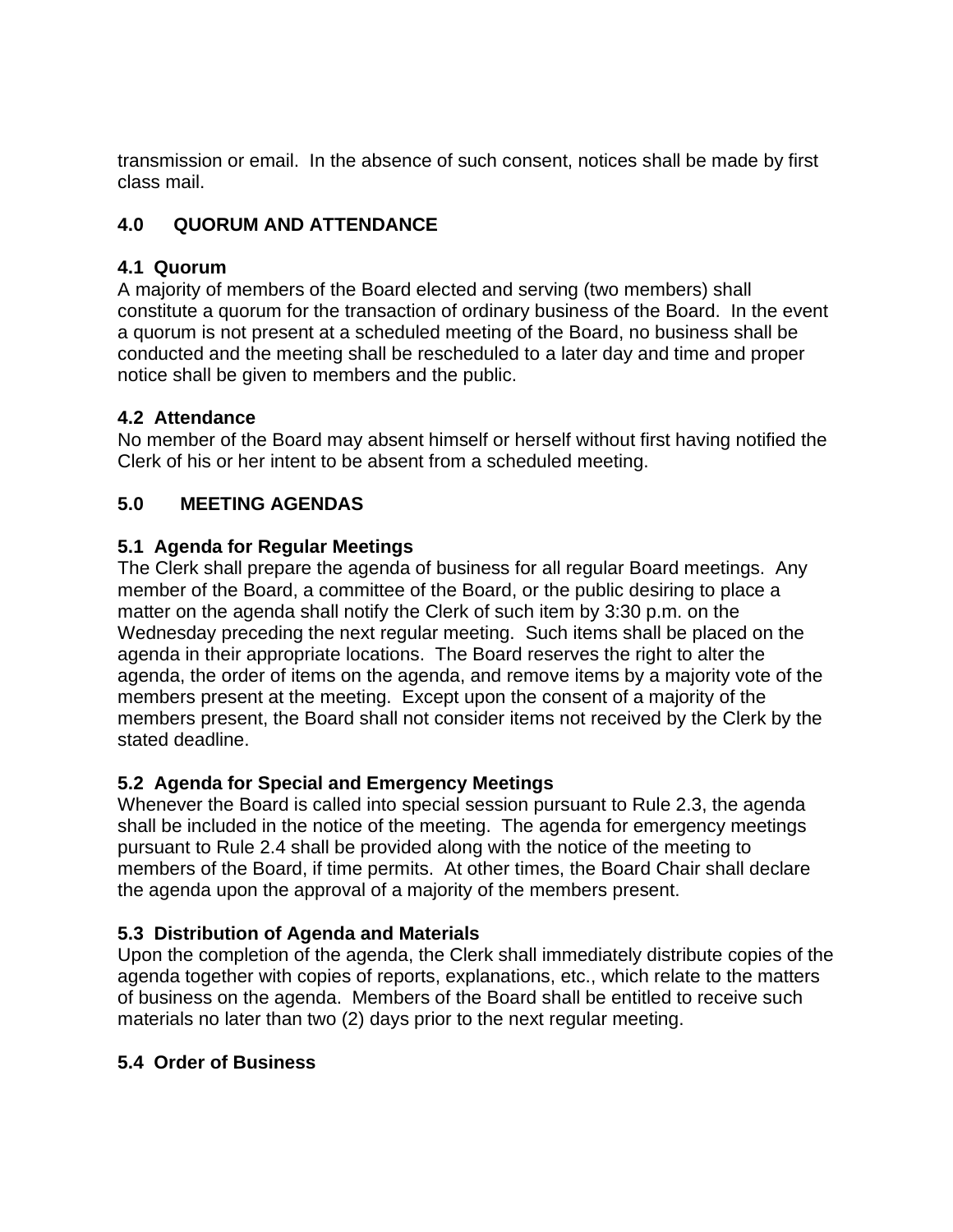The agenda shall be arranged in the following order:

- 1. Call to order
- 2. Roll Call
- 3. Approve Minutes
- 4. Public Comment (3 minutes per person)
- 5. Correspondence
- 6. Financial Reports
- 7. Manager's Report
- 8. Action Items
- 9. Items for Future Considerations
- 10. Adjournment

# **6.0 CONDUCT OF MEETINGS**

### **6.1 Chair**

The Board Chair shall preside at all meetings of the Board. In the absence of the Board Chair the Board's Vice Chair shall assume the duties of the chair.

# **6.2 Form of Address**

Members of the Board wishing to speak shall first obtain the approval of the chair and each member who speaks shall address the chair. Other persons at the meeting shall not speak unless recognized by the chair.

# **6.3 Rules for Citizen Comments to the Board**

- 1. The public may only address the Board at the time designated on the agenda.
- 2. Members of the public addressing the Board shall take into consideration the rules of common courtesy.
- 3. Members of the public shall not use the public participation portion of the meeting to make personal attacks against members of the Board or against other Road Commission officials or employees. If the intended comments constitute a complaint or charge brought against a member of the Board or against a Road Commission official or employee alleging that the official or employee has violated a federal or state statute, or an ordinance, resolution, or policy of the Road Commission, the individual shall contact the Clerk under Rule 5.1 to request placement on the agenda.
- 4. Members of the public wishing to speak shall first obtain the approval of the chair, and each person who speaks shall address the entire Board.
- 5. The persons addressing the Board shall, when requested, identify themselves.
- 6. Each member of the public addressing the Board may speak for three (3) minutes unless they contact the Clerk under Rule 5.1 to request placement on the agenda and specify the purpose of the presentation and length of time requested (maximum time allowed 15 minutes per speaker or group).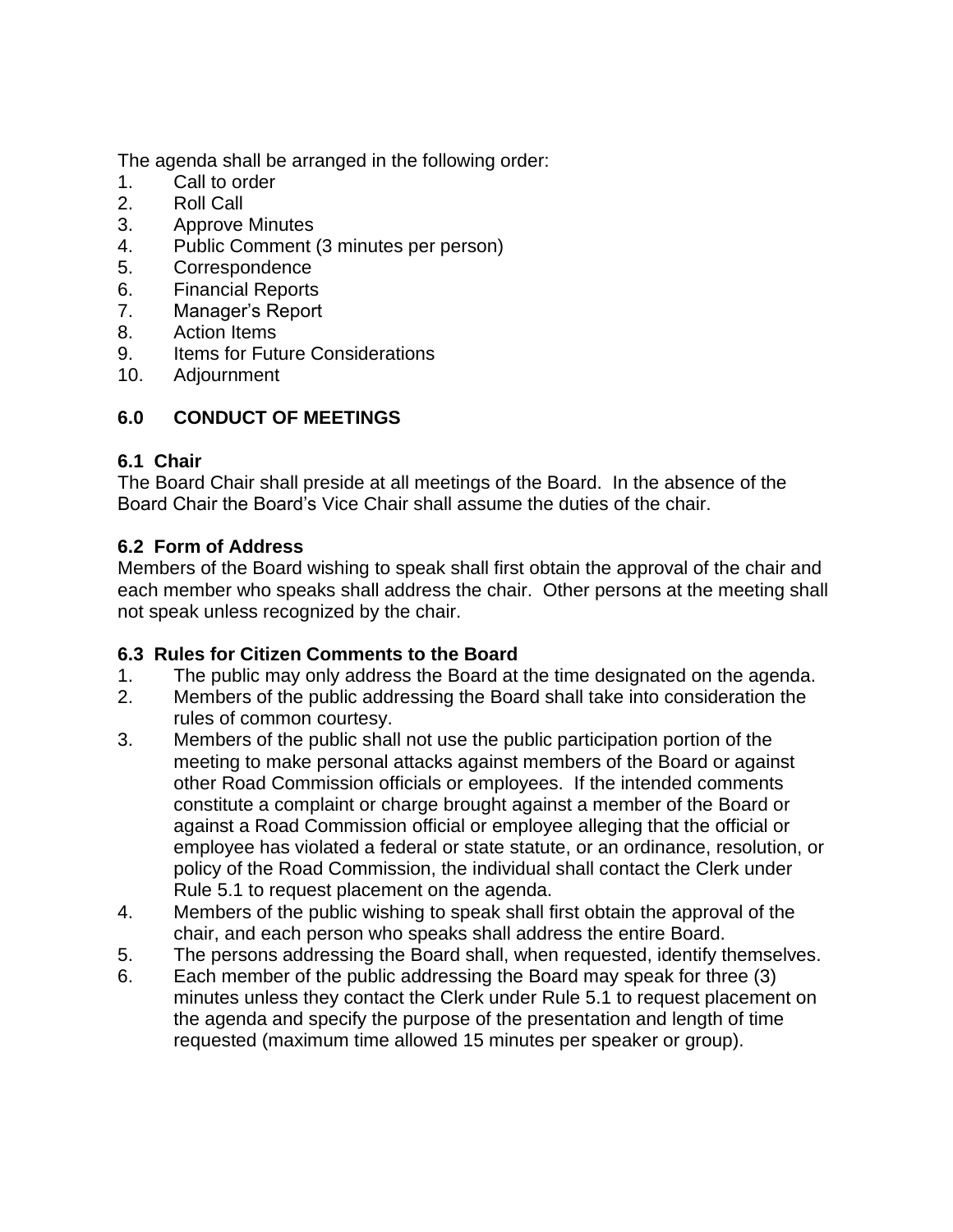- 7. A member of the public who desires to submit a written statement shall give the statement to the Clerk prior to the commencement of the meeting or any comments. All written statements and documents presented to the Board by an individual are considered public documents and shall be retained in the record of the meeting.
- 8. The above provisions, however, shall in no way impair the right of the chair to control the meeting as presiding officer.

### **6.4 Disorderly Conduct**

The Board Chair, or presiding official, shall call to order any person who is being disorderly by speaking or otherwise disrupting the proceedings, by failing to be germane, by speaking longer than the allotted time, or by speaking vulgarities. Such person shall thereupon be seated until the chair has determined whether the person is in order. If a person so engaged in a presentation is ruled out of order, he or she shall not be permitted to speak further at the same meeting except upon special leave by the Board. If the person continues to be disorderly and to disrupt the meeting, the chair may request the sheriff, a deputy sheriff, or other police officer to remove the person from the meeting. No person shall be removed from a public meeting except for an actual breach of the peace committed at the meeting. The Board shall also have the right to adjourn the meeting if it is interrupted due to the disorderly conduct of any person.

# **7.0 RECORD OF MEETINGS**

### **7.1 Minutes and Official Records**

The Clerk shall be responsible for maintaining the official record and minutes of each meeting of the Board. The minutes shall include all the actions and decisions of the Board with respect to substantive (non-procedural) motions. The minutes shall include the names of the mover and seconder and the vote of the members. The record shall also state whether the vote was by voice or by roll call; when by roll call, the record shall show how each member voted. The Clerk shall maintain, in the office of the Clerk, copies of each resolution and ordinance or other matter acted upon by the Board. The official minutes, however, may refer to those matters by an identifying number and the descriptive title of the ordinance, resolution, or other matter.

### **7.2 Record of Discussion**

The Clerk shall not be responsible for maintaining a written record or summary of the discussion or comments of the members of the Board nor of the comments made by members of the public.

### **7.3 Request for Remarks to Be Included**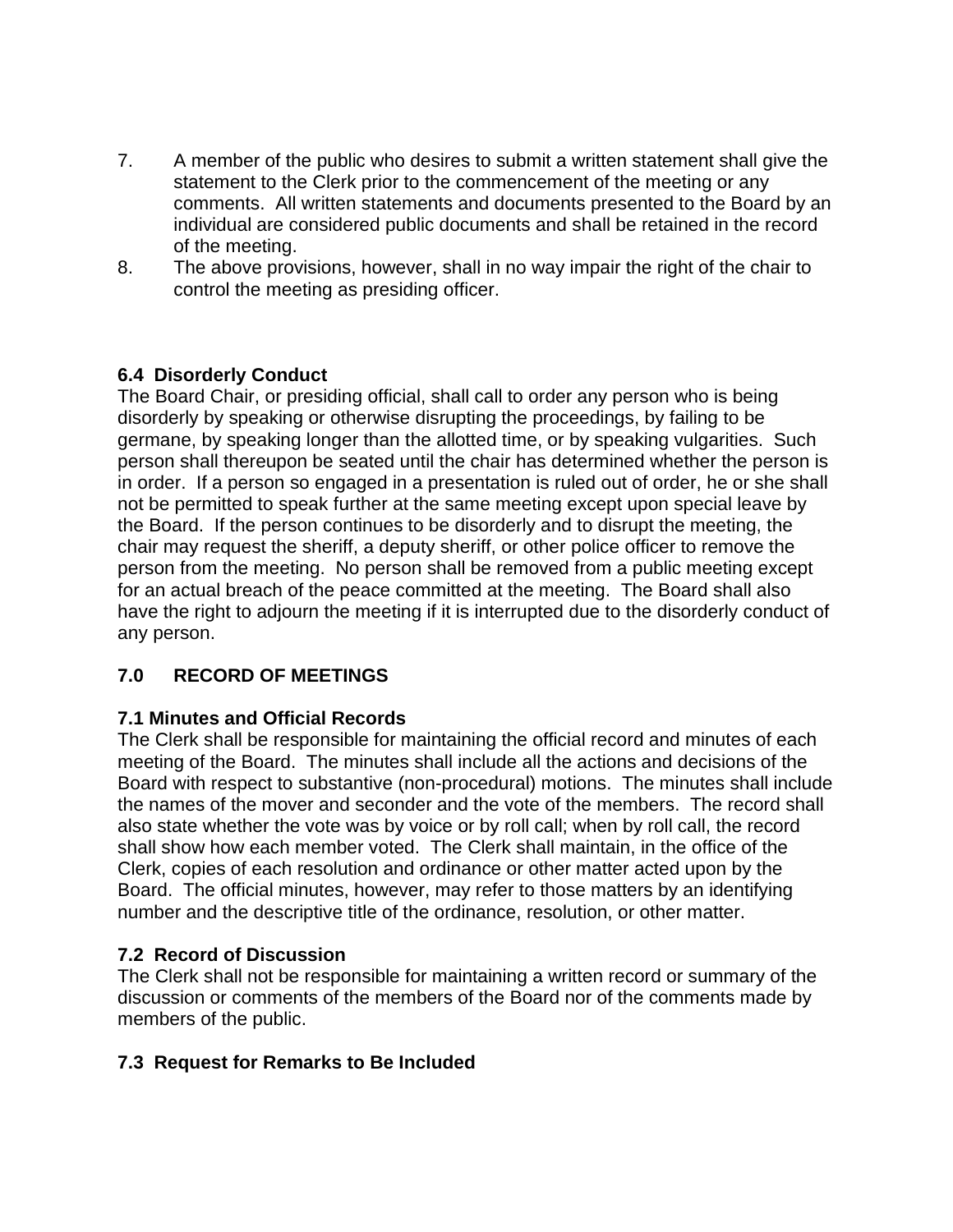Any member of the Board may have his or her comments printed as part of the record upon the concurrence of a majority of the other members. Comments to be included in the record shall be provided in writing by the member.

### **7.4 Public Access to Meeting Records**

The Clerk shall make available to members of the public the records and minutes of the Board meetings in accordance with the Michigan Open Meetings Act and the Michigan Freedom of Information Act. Minutes of Board meetings, prepared but not approved by the Board, shall be available for public inspection not more than eight (8) business days following the meeting. Minutes approved by the Board shall be available within five (5) business days of the meeting at which they were approved.

# **8.0 COMMITTEES**

### **8.1 Establishment; Appointment**

If deemed advisable, the Board may establish standing and ad hoc committees, define the purpose of each committee, and specify the number of members on each committee. The Board Chair shall appoint the members of the committees. The Board Chair shall be an *ex officio* member of all committees without a vote.

Upon the motion of any Board member, and approval by a majority of the Board, a committee may be discharged from further consideration of any matter.

### **8.2 Committee Meetings**

A majority of the members of a committee shall constitute a quorum. Each committee shall comply with the provisions of the Michigan Open Meetings Act and the Freedom of Information Act.

# **8.3 Exercise of Governmental Function**

A committee shall not exercise a governmental function as defined by the Michigan Open Meetings Act in a meeting not open to the public unless the act permits the action to be considered in executive session closed to the public. The responsibility of each committee is to make recommendations to the Board and to report matters considered and rejected as well as those considered and recommended.

# **9.0 EXECUTIVE MEETINGS (CLOSED SESSION)**

**9.1 Roll Call Vote Required.** The vote to hold an executive meeting shall be recorded in the minutes of the meeting at which the decision was made.

**9.2 Two-thirds Vote Required.** The Board may meet in executive session, closed to members of the public, upon the motion of any member and roll call vote approval by two-thirds of the members for the following purposes: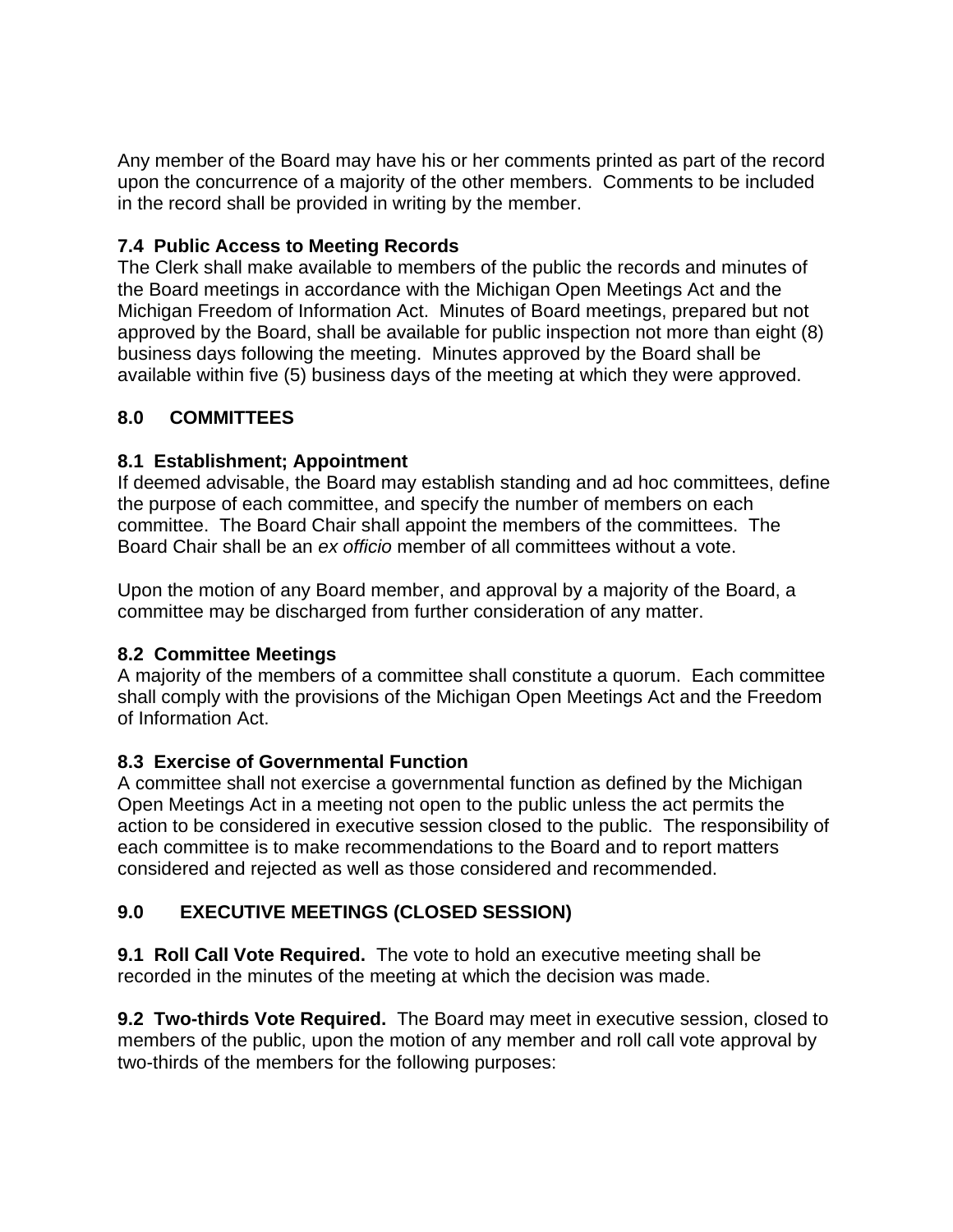**9.2.1** To consider the purchase or lease of real property, until an option to purchase or lease that property is obtained.

**9.2.2** To consult with its attorney regarding trial or settlement strategy in connection with specific pending litigation, but only when an open meeting would have a detrimental financial effect on the litigating or settlement position of the Road Commission.

**9.2.3** To meet with an attorney to consider the attorney's written opinion.

**9.2.4** To review the specific contents of an application for employment to a Road Commission position and the applicant requests that the application remain confidential. Whenever the Board meets to interview an applicant, the meeting shall be open to the public.

**9.3 Majority Vote Required.** The Board may also meet in executive session upon the motion of any member and roll call approval by a majority of the entire members for the following purposes:

**9.3.1** To consider the dismissal, suspension, or disciplining of, or to hear complaints or charges brought against, or to consider a periodic personnel evaluation of a public officer, employee, staff member, or individual agent if the named person requests a closed hearing. If the person rescinds his/her request for a closed meeting the matter at issue shall thereafter be considered only in open public meeting.

**9.3.2** To consider strategy connected with the negotiation of a collective bargaining agreement.

### **9.4 Minutes, Executive Meetings**

For each executive meeting, the Clerk shall make a separate record of the topics discussed. This record shall not be disclosed to the public except upon the order of a court. The Clerk shall destroy the minutes after one year and one day have passed after the meeting at which the Board approved the minutes of the meeting at which the Board voted to hold the executive meeting.

### **10.0 PROCEDURAL MOTIONS AND RESOLUTIONS**

#### **10.1 Statement by Chair, Motions, and Resolutions**

No motion or resolution shall be entertained unless the same is seconded. No motion or resolution shall be adopted until the presiding officer states the motion. All motions, except procedural motions and resolutions, may be required to be in writing upon the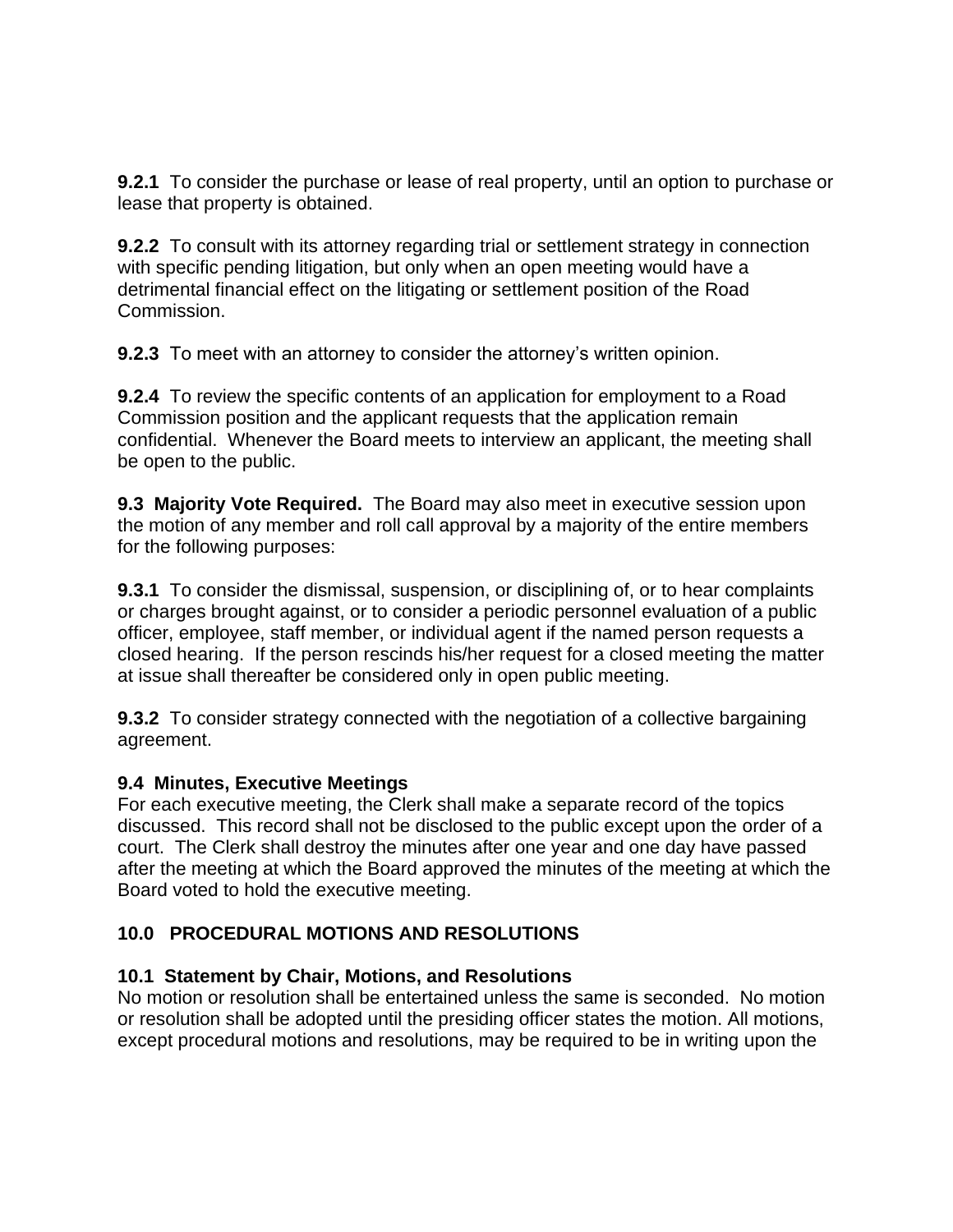demand of any member. A request to recess for the purpose of writing out a motion or resolution shall be in order.

#### **10.2 Non-debatable Motions**

The motions to fix the time of the next meeting, adjourn, recess, point of privilege, call for orders of the day, to table, vote immediately, limit or extend debate shall be ordered and voted upon without debate.

#### **10.3 Motion to Reconsider**

The motion to reconsider shall be in order on any question that the Board has decided, but no question shall be reconsidered more than once. The motion to reconsider shall be in order on the same day as the vote to be reconsidered was taken. The motion to reconsider shall be made only by a member who voted with the prevailing side. A motion to reconsider a motion to amend shall not be in order if the main question has been voted upon. If the Board has adopted a motion to reconsider, however, motions to amend shall be in order.

#### **10.4 Motion to clear the floor**

The motion to clear the floor may be made by the chair or a member, whenever procedural matters have become sufficiently confused. If the motion to clear the floor has been adopted, it shall clear the floor of all motions as though they had been withdrawn. The motion shall not be subject to debate nor, if adopted, to reconsideration.

#### **10.5 Temporary suspension of the rules**

These rules may be suspended temporarily at any time by vote of two-thirds of the members elected and serving to achieve any legal objective of the Board in a legal manner.

#### **10.6 Appeal rulings of the chair**

Any member of the Board may appeal the ruling of the chair. On all appeals receiving a second, the question shall be, "Shall the decision of the chair stand as the decision of the Board?"

### **11.0 VOTING**

### **11.1 Abstaining from voting**

Except as provided herein, whenever the chair puts a question to the Board, every member present shall vote "yes" or "no" on the question. If a member has a conflict of interest, such conflict of interest shall be fully stated on the record. If a question exists whether the circumstances actually present a conflict of interest, the Board may, by majority vote of the members present, table the matter under consideration in order to obtain a written opinion from the Road Commission attorney. Once the conflict of